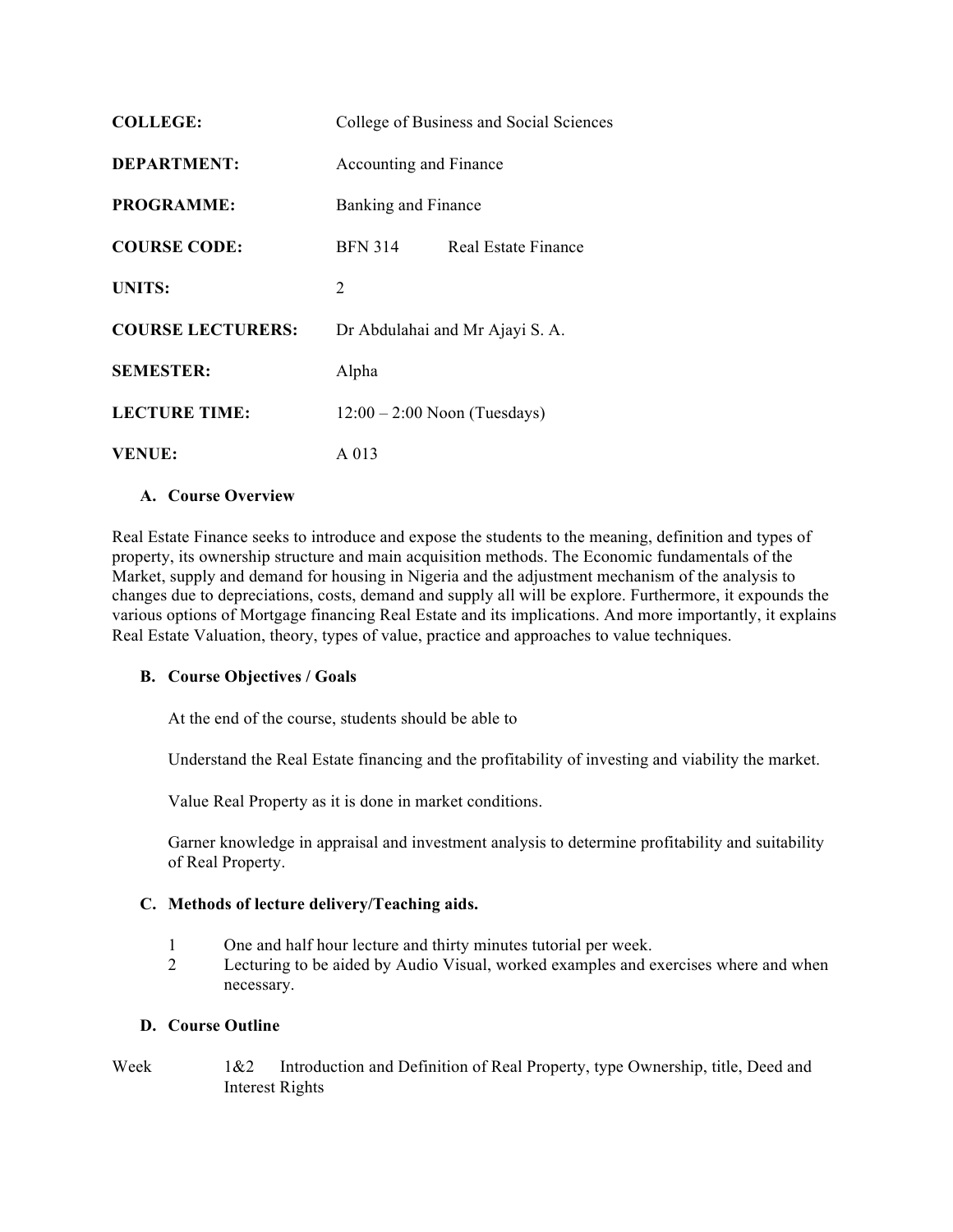| Week | 3&4 | Economics of Real Estate, Markets Participants Demand and Supply of housing<br>and Factors affecting Demand and Supply                                                                                       |
|------|-----|--------------------------------------------------------------------------------------------------------------------------------------------------------------------------------------------------------------|
| Week | 5&6 | Analysis of the Market Price elasticity of Supply and Demand Adjustment<br>Mechanism in Supply and Adjustment with depreciation Increase in Demand and Cost.                                                 |
| Week | 7&8 | Mortgage financing of Real Estate, Options and Methods of Financing Through<br>Commercial Bank and Savings Bank, Mortgage bank and brokers, Life Insurance<br>Company, Credit Unions and Government Agencies |
| Week | 9   | <b>MID SEMESTER TEST</b>                                                                                                                                                                                     |
| Week | 10  | Theory and valuation of Real Estate                                                                                                                                                                          |
| Week |     | 11&12 Valuation methods-Cost Approach- property valuation technique Sales<br>comparison approach Income capitalization approach                                                                              |
| Week |     | 13&14 Investment Analysis, Appraisal Principles- Net Operating Income, Operating<br>Income, NPV and IRR methods.                                                                                             |
| Week | 15  | Revision.                                                                                                                                                                                                    |

### **E. Tutorials**

Tutorial will be held on weekly basis. Student will be given questions to practice and review. Each students is expected to work on small groups led by a tutorial masters.

## **F. Structure of the Programme/Method of Grading**

| Continuous Assessment (CA) | 30%  |
|----------------------------|------|
| Examination                | 70%  |
| Total                      | 100% |

## **G. Ground Rules and Regulations**

Every class is expected to be an interactive one. Therefore, students are require to be punctual and attend lectures, participate actively in class and tutorials, read recommended texts and lecture materials, do all assignments and test as given.

# **H. Topic for term Paper / Assignment**

Assignment will be given to the class on Analysis of Real Estate Market which will be sub divided into Market Analysis, Marketability Analysis and Feasibility study. Class test will be given as follows:-

Test 1. Covered Ownership, title, Deed and Interest Rights